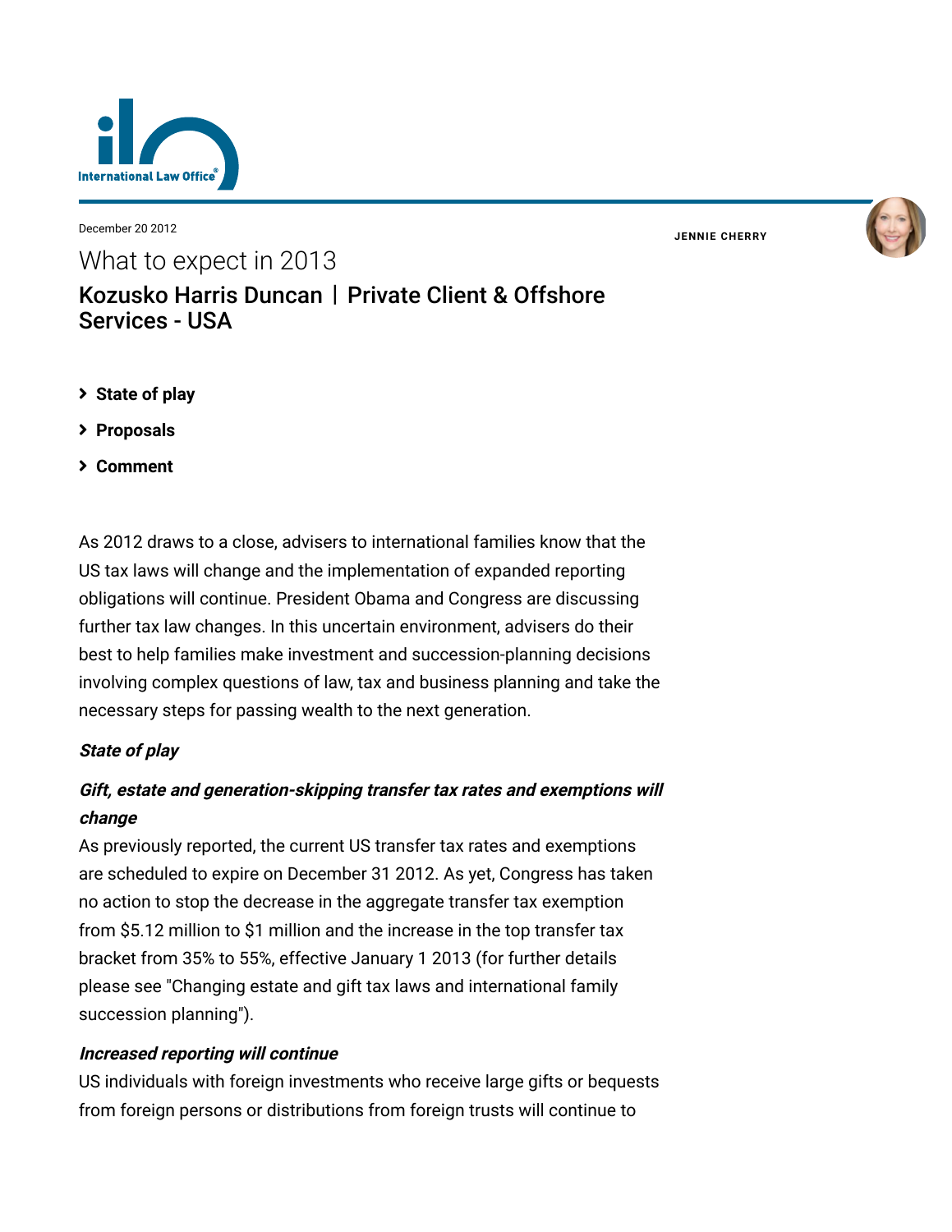have significant filing requirements in 2013. At a minimum, they will have to file the following:

- Form 3520 Annual Return to Report Transactions with Foreign Trusts and Receipt of Certain Foreign Gifts;
- Form 8938 Statement of Foreign Financial Assets; and
- Form TD F 90-22.1 Report of Foreign Bank and Financial Accounts.

Further forms are required with regard to certain foreign corporations, passive foreign investment companies and foreign partnerships. Reporting obligations are not necessarily triggered solely as a result of ownership, but can be required when a US person has signature authority or serves as a [director or officer \(for further details please see "IRS releases new form to](http://www.internationallawoffice.com/newsletters/detail.aspx?g=1da9dd2f-7552-4f5f-a90b-ede05a3bc18a) report specified foreign financial assets").

## **Foreign Account Tax Compliance Act reporting start dates/deadlines delayed – again**

The Foreign Account Tax Compliance Act (commonly known in the United States by its acronym, FATCA) provisions of the Hiring Incentives to Restore Employment Act 2010, which added the Form 8938 reporting requirement, also require certain foreign financial institutions to report to the Internal Revenue Service (IRS) information on accounts held by US persons. A 30% withholding tax will be imposed on certain payments to:

- foreign financial institutions that do not enter into a form agreement with the IRS and are not otherwise exempt; and
- persons not providing identifying information or not waiving customer privacy laws that would prevent reporting to the IRS.

The IRS has again changed the start date for these new rules. Participating foreign financial institutions are now required to:

- implement new client account procedures and due diligence by January 1 2014 – an extension of six months from the previous start date of July 1 2013; and
- complete due diligence on pre-existing foreign financial institution client accounts by June 30 2014 – an extension of six months from January 1 2014.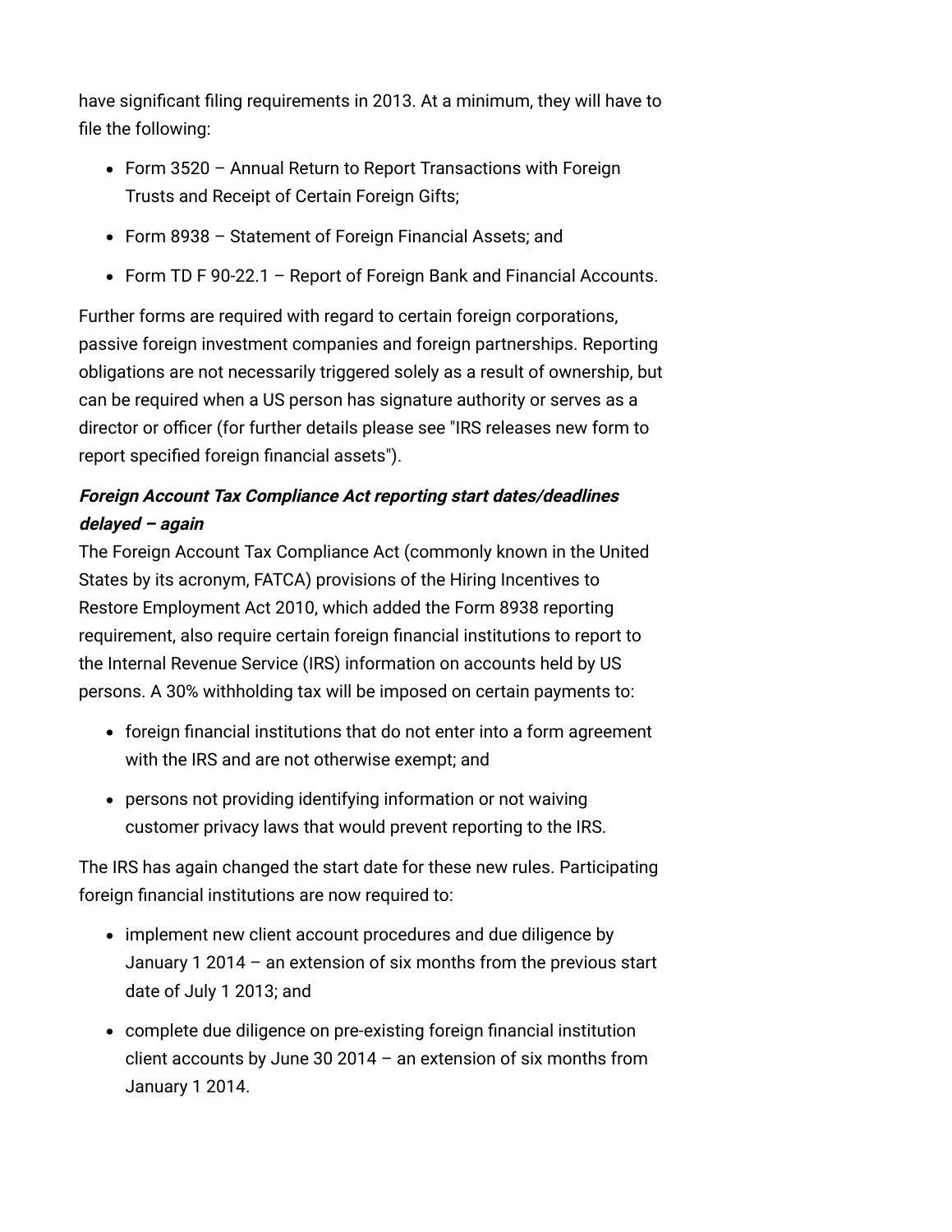In regard to withholding, the implementation of the Foreign Account Tax Compliance Act withholding on gross proceeds from the sale of property that produces US source interest or dividends has been delayed until January 1 2017. In addition, the deadline for participating foreign financial institutions reporting for periods ending in 2013 and 2014 has been delayed until March 31 2015.

### **IRS will also gather information on non-US individuals**

In addition to requiring foreign financial institutions to identify US account holders and report information about those accounts to the IRS, in April 2012 the IRS issued final regulations requiring US financial institutions to report interest earned by non-US account holders on deposits held with that institution. From January 1 2013 any interest in excess of \$10 earned by a non-resident alien on a deposit maintained with that financial institution will be reported to the IRS. The actual reporting will start in 2014 in respect of the 2013 calendar year. When issuing the final regulations, the IRS noted that gathering this information would facilitate intergovernmental cooperation on Foreign Account Tax Compliance Act implementation by better enabling the IRS, in appropriate circumstances, to reciprocate by exchanging information with foreign governments for tax administration purposes.

### <span id="page-2-0"></span>**Proposals**

Much attention has been given to the debate on income tax rates and brackets, but the Democrats and Republicans are also divided over estate and gift taxes. Most Republicans and some Democrats would like to see an extension of the existing \$5.12 million transfer tax exemption and 35% top transfer tax rate for at least one year. In addition, a small group would like to see the estate tax repealed altogether. Some Democrats are happy to allow the transfer tax rules to revert back to the \$1 million exemption amount and 55% top tax rate. The president and the Democrats aligned with him were seeking a middle-ground 45% top transfer tax rate and a \$3.5 million exemption amount but, to reach an agreement before year end, may let the transfer tax resume its lower exemption amount and higher tax rate.

### <span id="page-2-1"></span>**Comment**